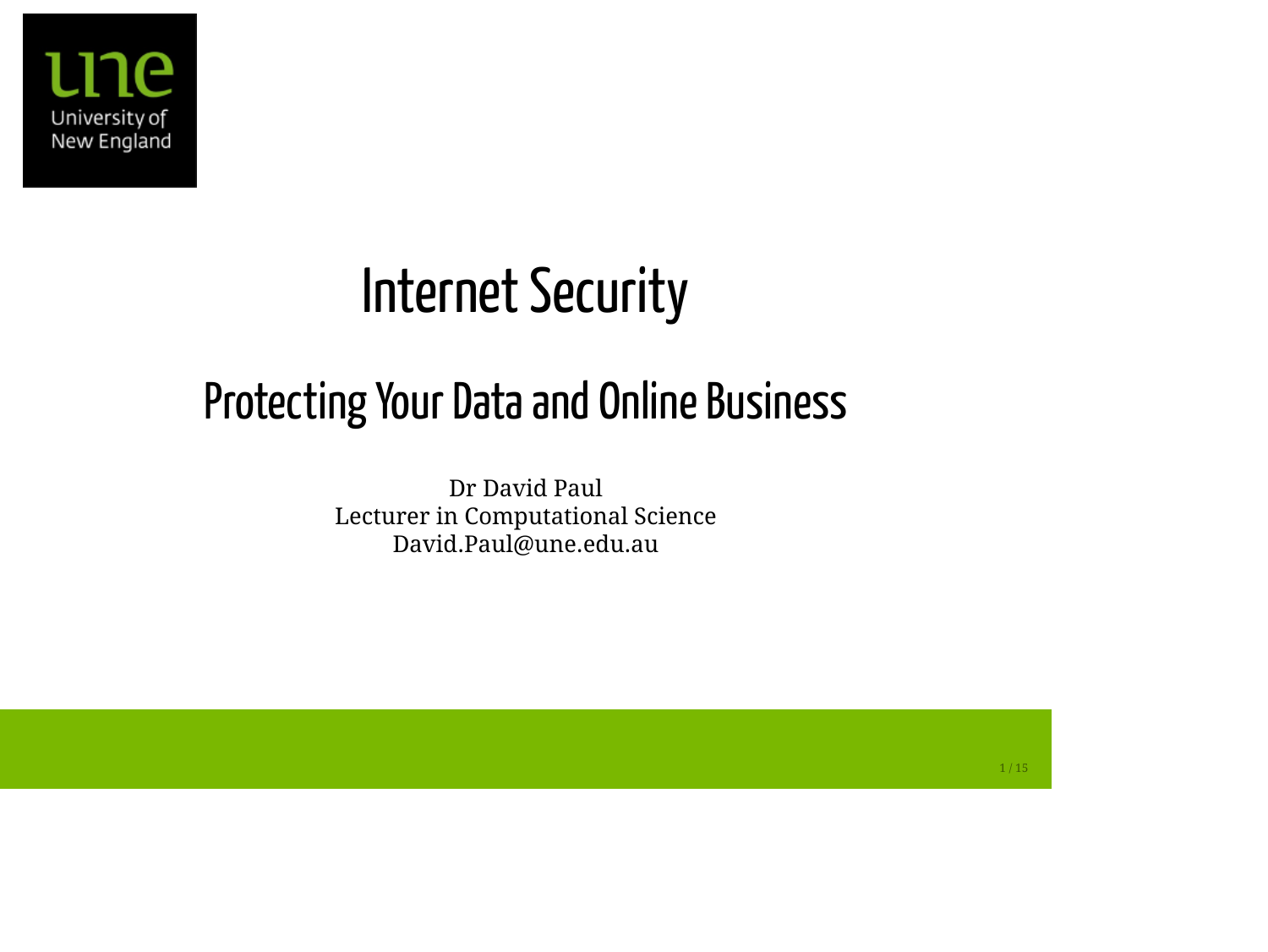## What could go wrong?

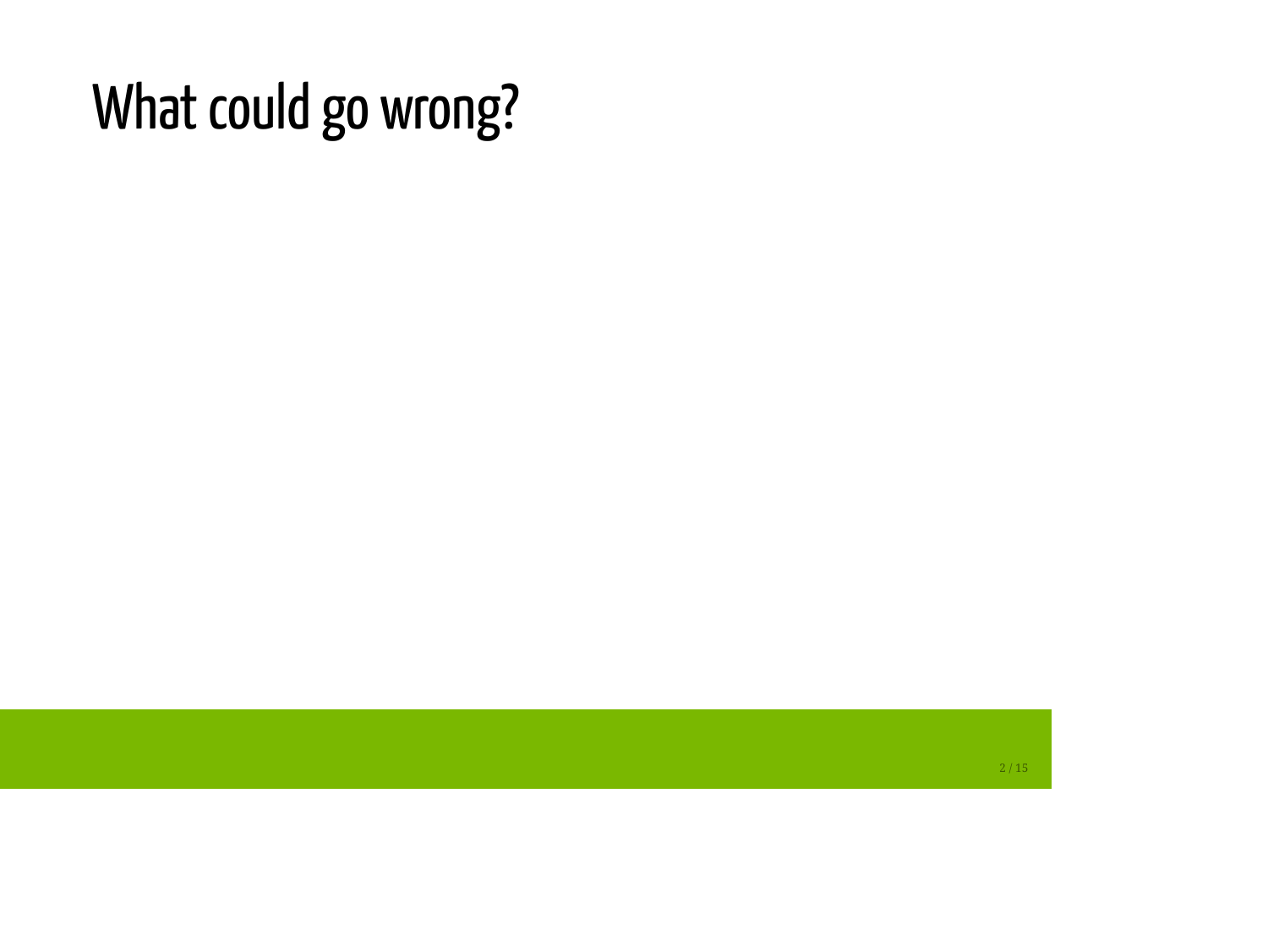# What could go wrong?

- Authentication
	- Who is accessing the resource?
- Access control
	- Can a person only access resources they should be able to access?
- Data confidentiality
	- Can only authorised people access data?
	- Traffic analysis may also be important
- Data integrity
	- Is the data correct?
	- No duplication, replays, reordering, insertion, or modification
- Nonrepudiation
	- Can you prove something was/was not done?
- Availability
	- Can authorised people use the system?

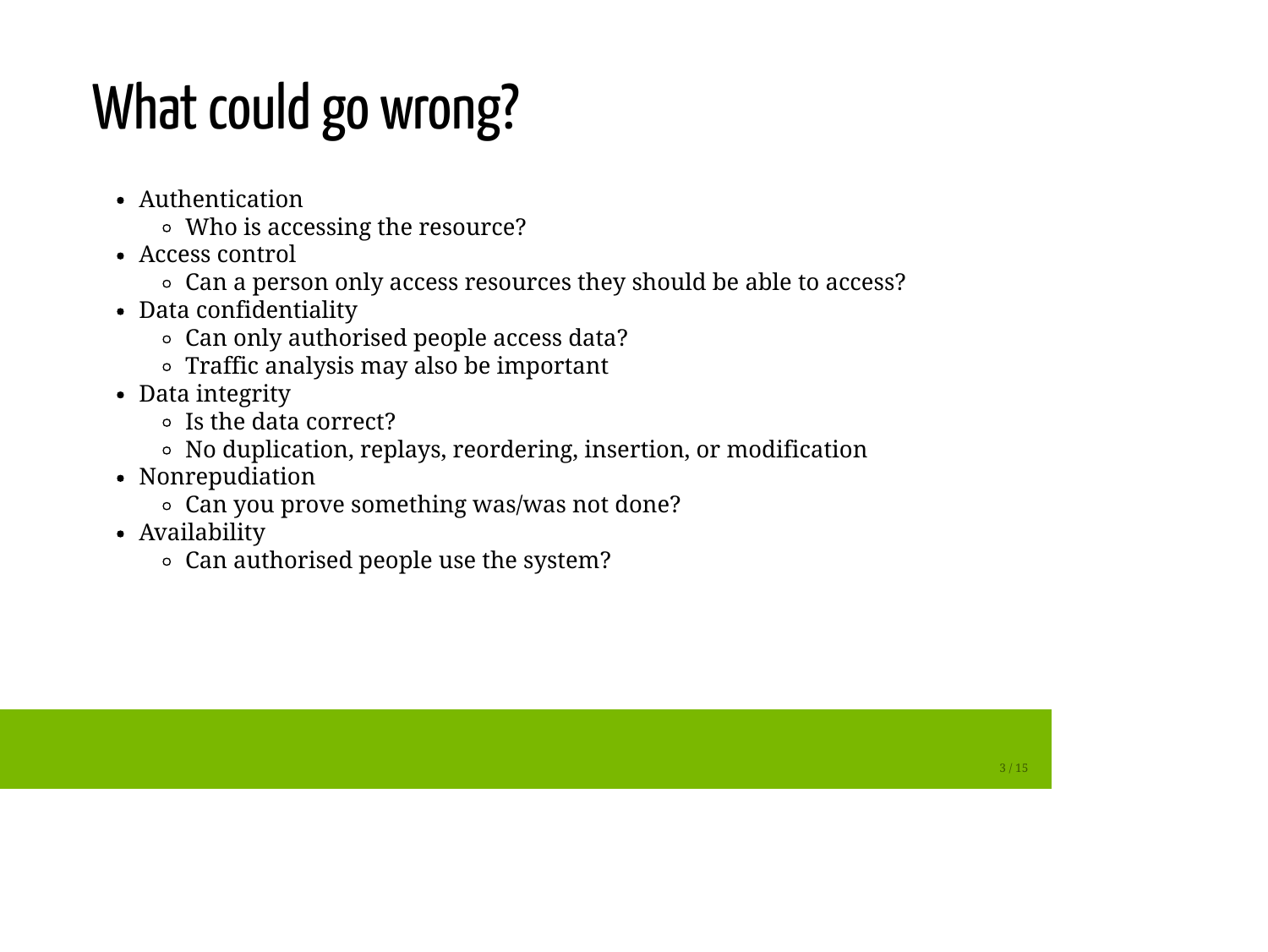# Managing risks

| Impact/Likelihood | High                | <b>Medium</b> | Low        |
|-------------------|---------------------|---------------|------------|
| <b>High</b>       | <b>Unacceptable</b> | Unacceptable  | Acceptable |
| <b>Medium</b>     | <b>Unacceptable</b> | Acceptable    | Low        |
| Low               | Acceptable          | Low           | Low        |

#### **Each business will have its own matrices**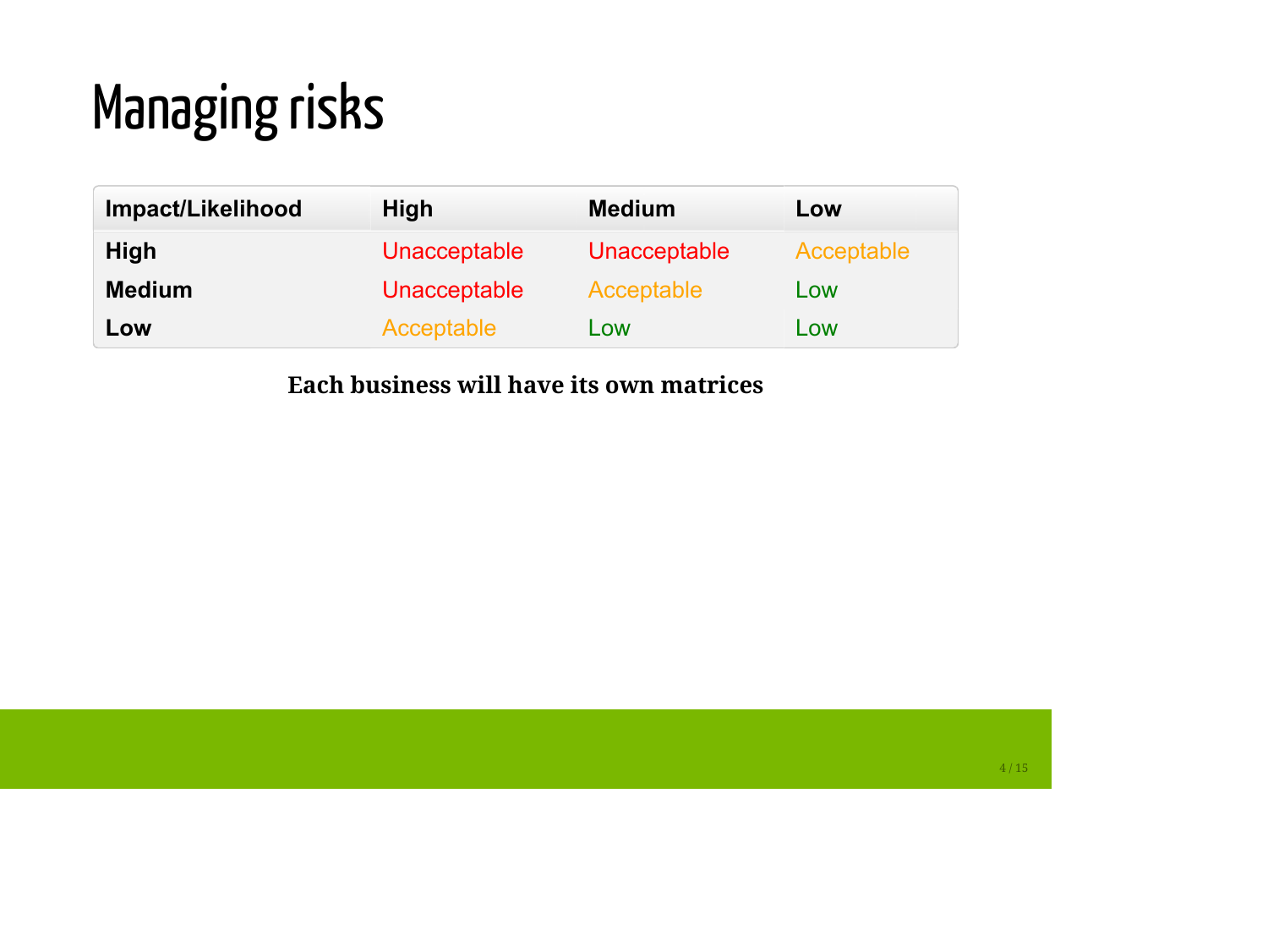## Security before computers

- Physical means
	- $\circ$  Locks
	- Guards
- Administrative means
	- Personnel screening
	- o Security clearances

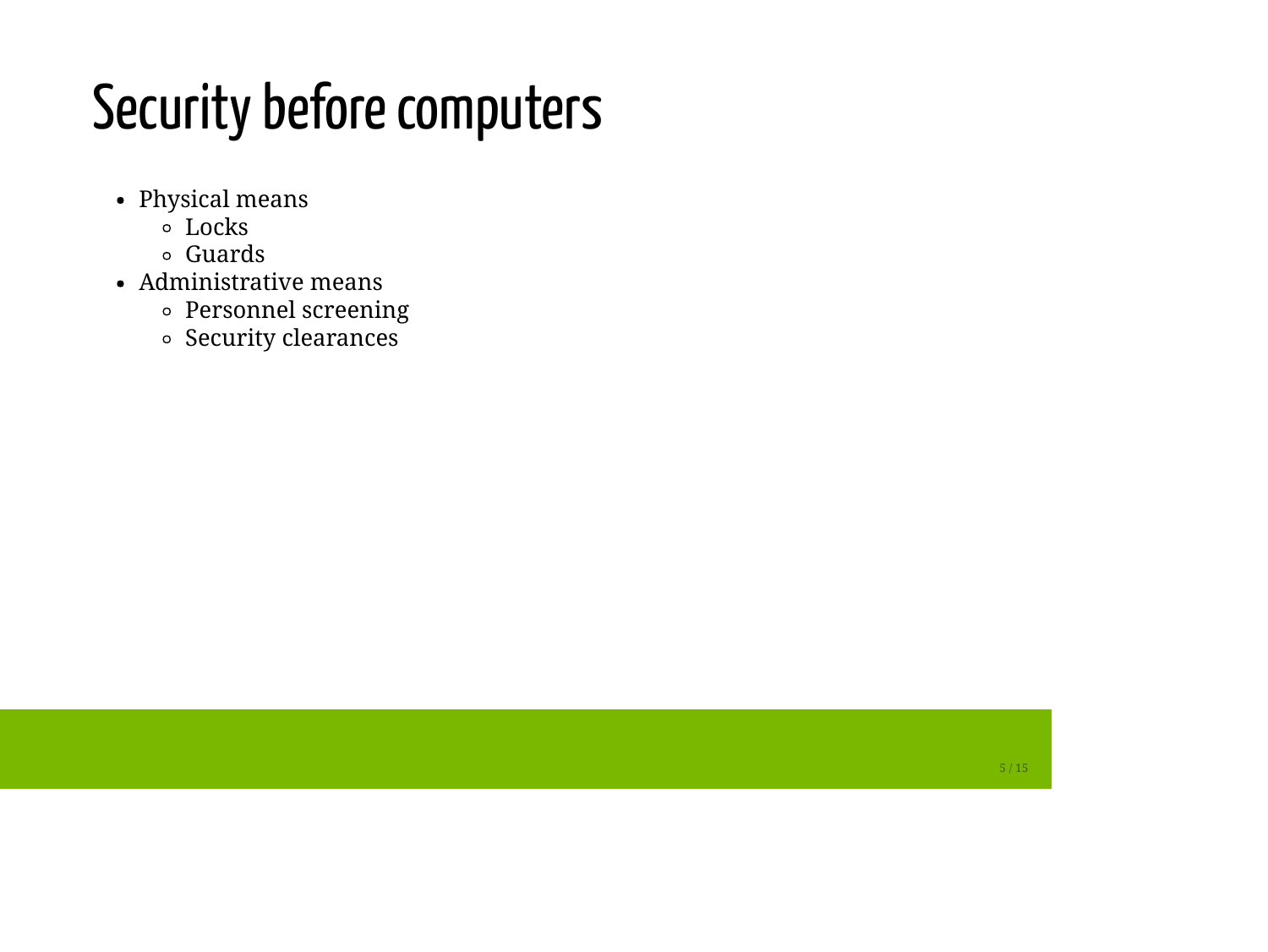# Security for networked computers

Data must be protected:

- At rest
- In transit

No physical protection over the Internet

• But we can use encryption

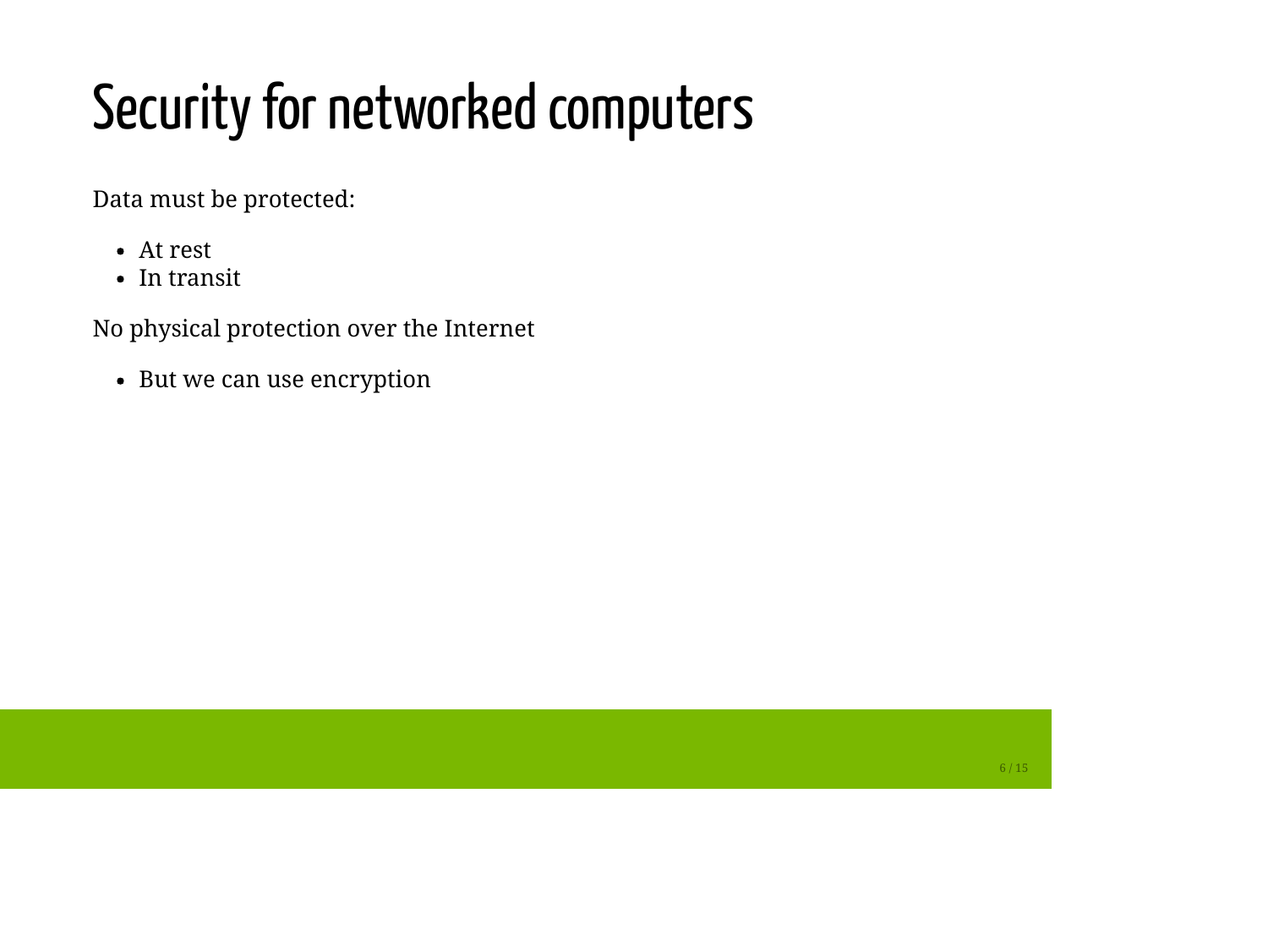# Removing IT risk

**You cannot completely remove the risk!**

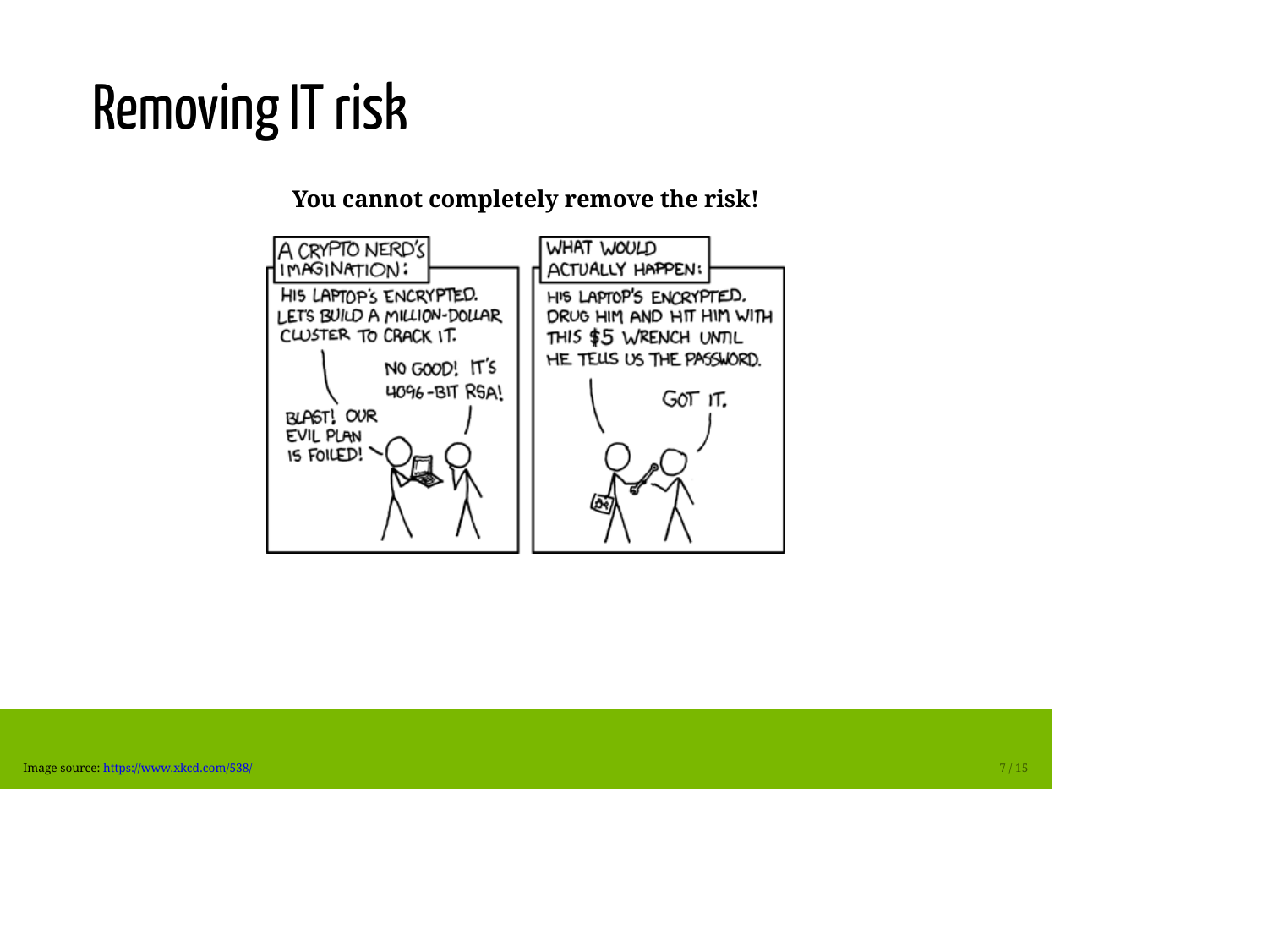# Reducing IT risk

- Secure computers, servers, and communication channels
- Understand legal obligations
- Train staff in IT policies/procedures
- Keep backups
- Maintain insurance

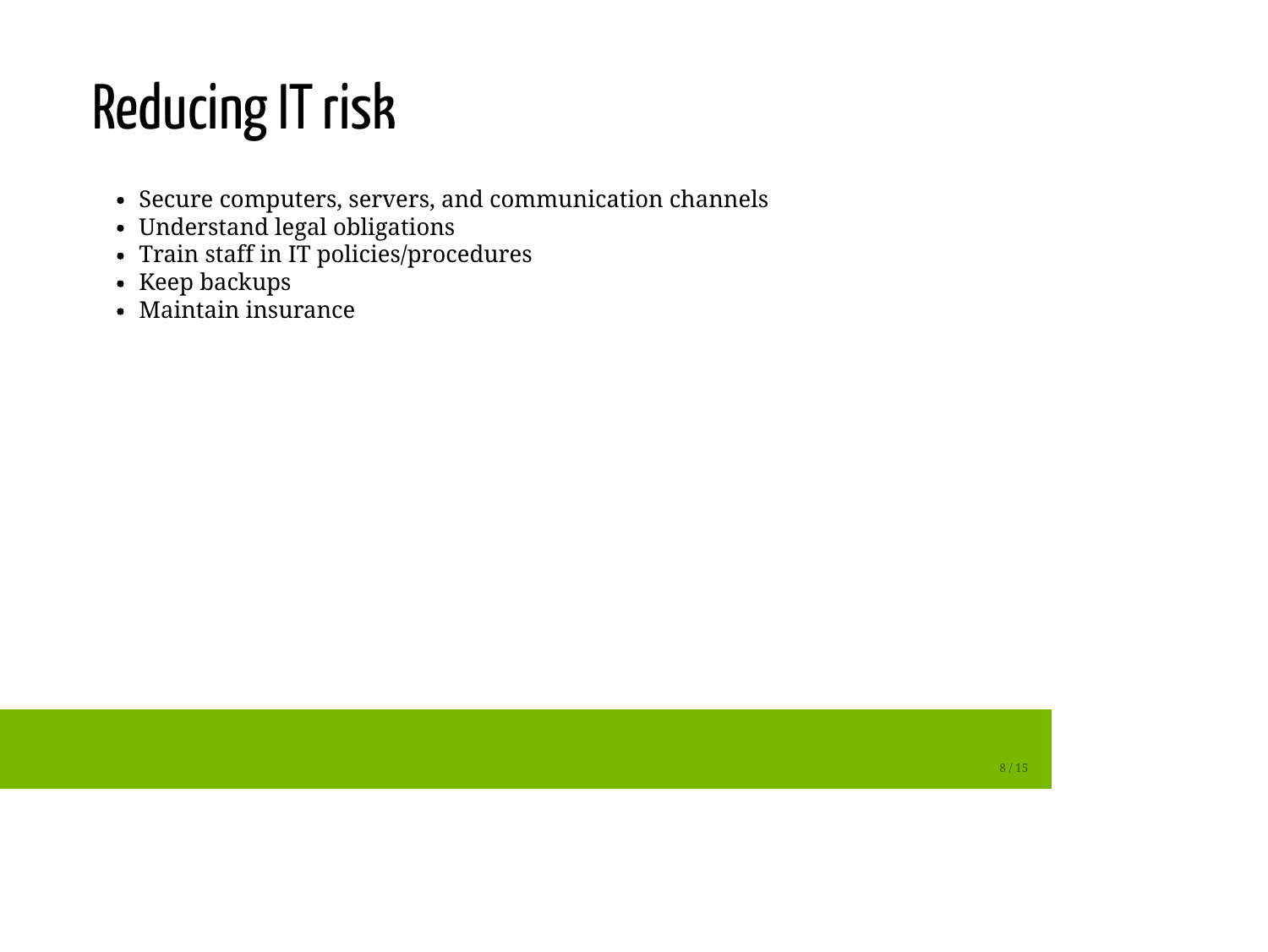# Securing computers, servers, and communication channels

- Regularly update software
- Use anti-virus/anti-malware software
- Use firewalls
- Only run software you need
- Only keep data you need
- Secure wireless networks
- Ensure your Website supports HTTPS
- Don't use email for sensitive information

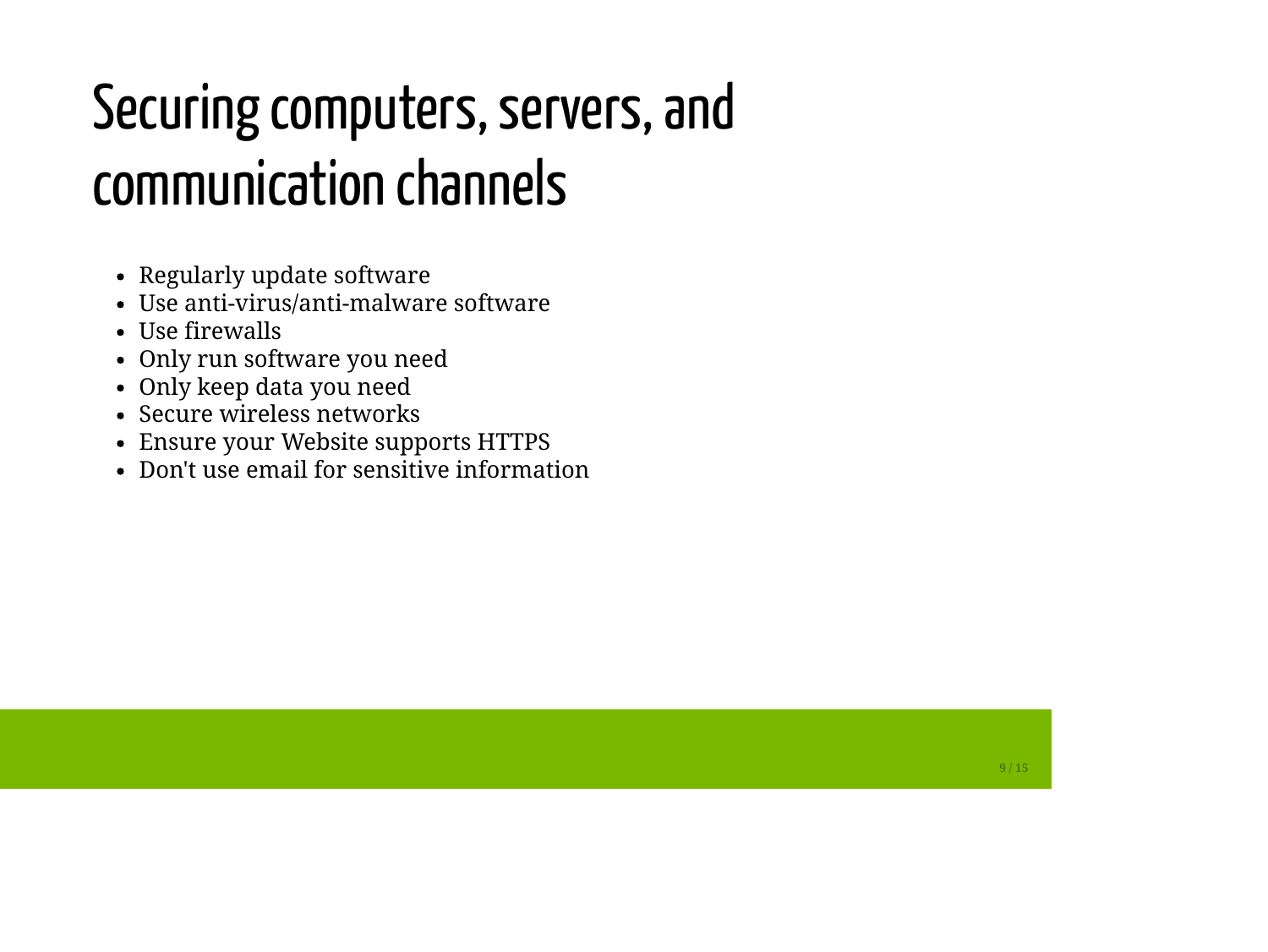# Legal obligations

Some legal requirements include:

- [Spam Act 2003](https://www.legislation.gov.au/Details/C2016C00614)
- [Electronic Transactions Act 2000](http://www.legislation.nsw.gov.au/inforce/235adf26-6085-6179-8cbd-d0ddf6bbdab4/2000-8.pdf)
- [NSW Privacy Laws](http://www.ipc.nsw.gov.au/privacy-laws)
- [Australian Guidelines for Electronic Commerce](http://archive.treasury.gov.au/contentitem.asp?ContentID=1083)
- [Australian Electronic Commerce resources](http://www.australia.gov.au/information-and-services/business-and-industry/abn-acn-business-management/electronic-commerce)

If relying on services from other companies, remember that different rules may apply (especially if they are outside Australia)

Especially important with Cloud computing

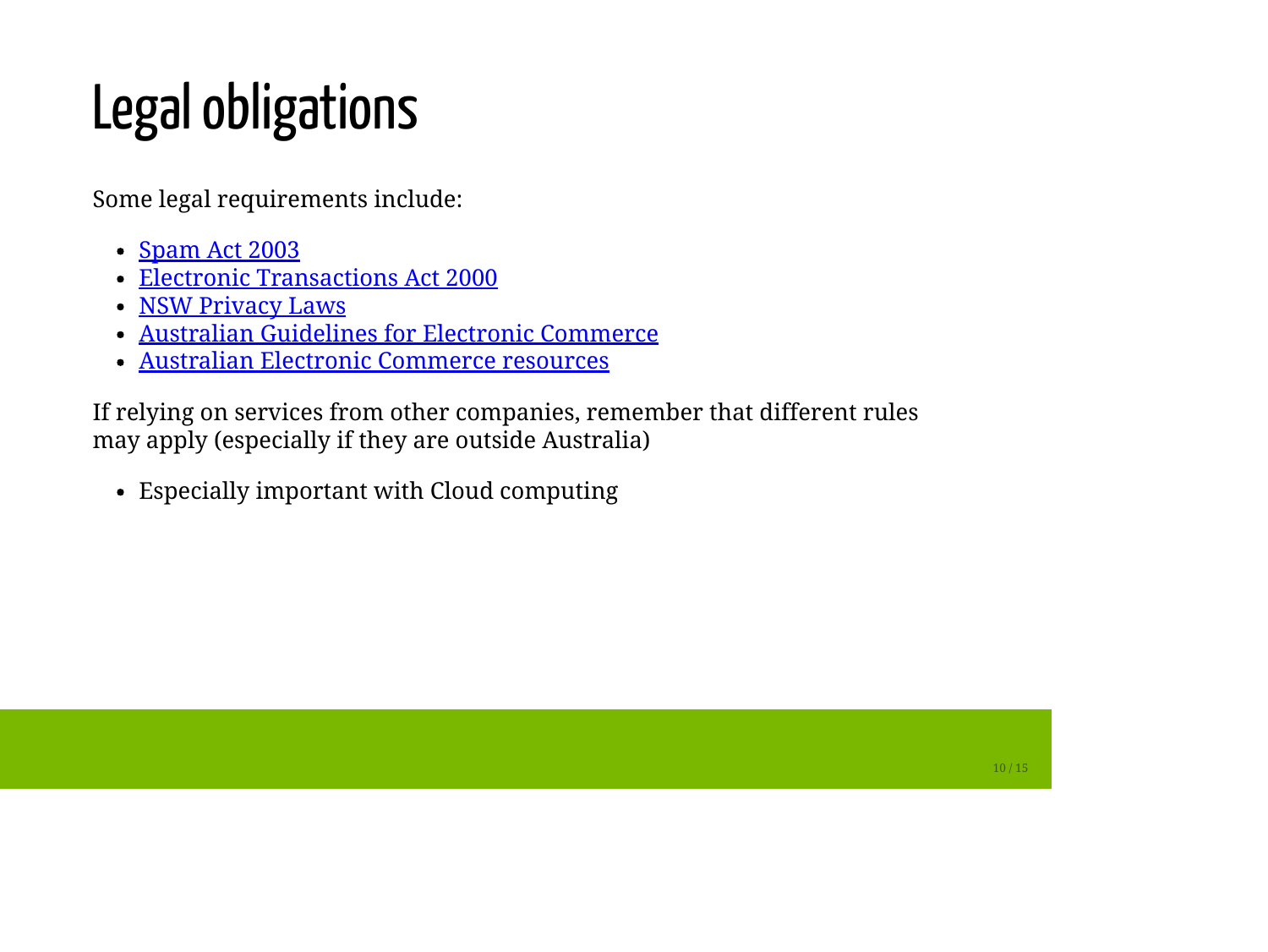## IT Policies/Procedures

- Ethical training
- Safe computing training
	- Don't leave computer logged on
	- Don't open random email attachments
	- Don't click suspicious links
	- Keep users informed of potential issues
- IT changes policy
- Response to IT incidents
- Code of conduct
- Privacy policy
- Password policy

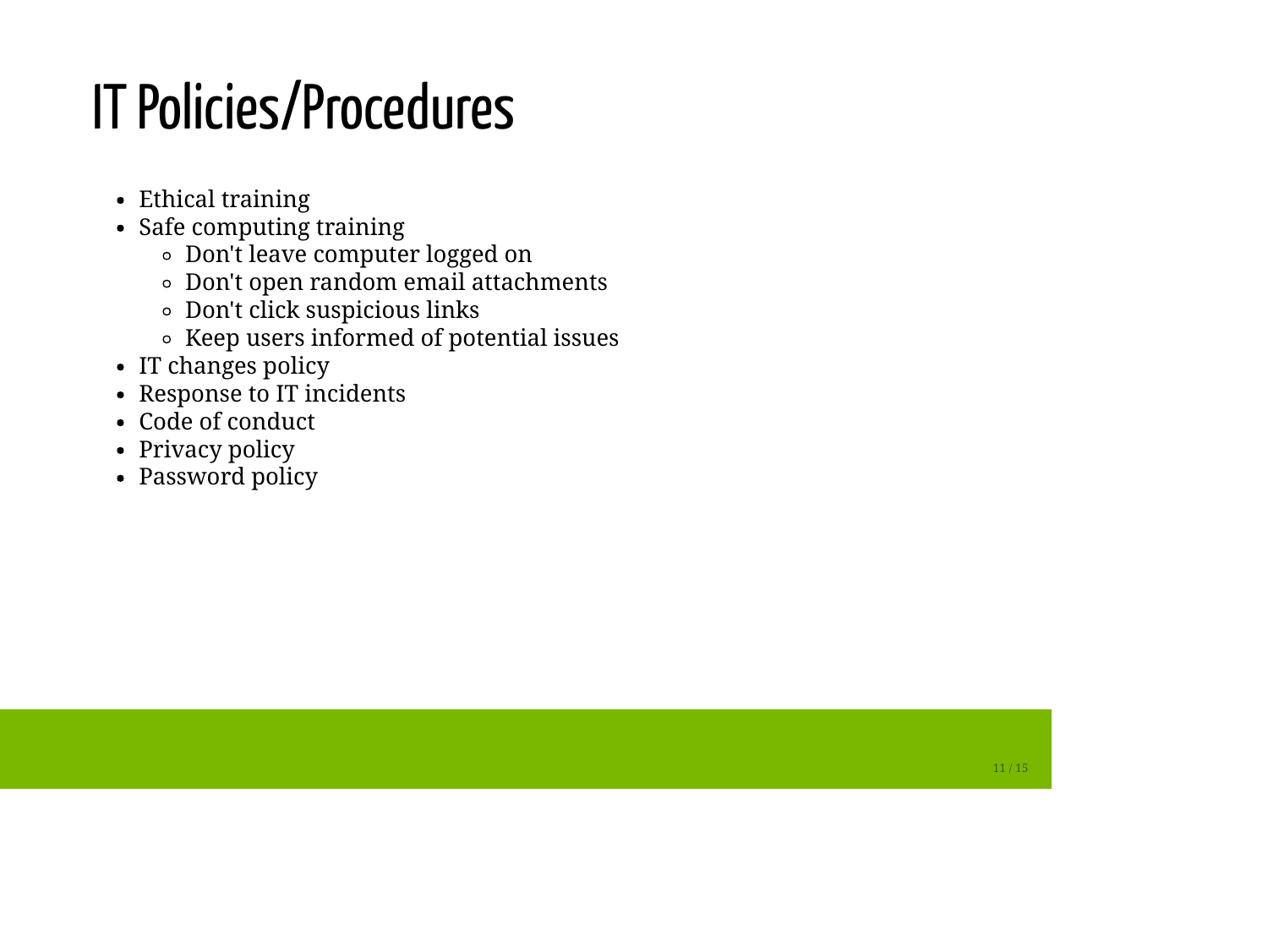#### What makes a password secure?

| Rank            | <b>Password</b> |
|-----------------|-----------------|
| $\mathbf{1}$    | 123456          |
| $\overline{2}$  | password        |
| 3               | 12345678        |
| $\overline{4}$  | qwerty          |
| 5               | 12345           |
| $6\phantom{1}6$ | 123456789       |
| $\overline{7}$  | football        |
| 8               | 1234            |
| 9               | 1234567         |
| 10              | baseball        |

**Common passwords from 2015**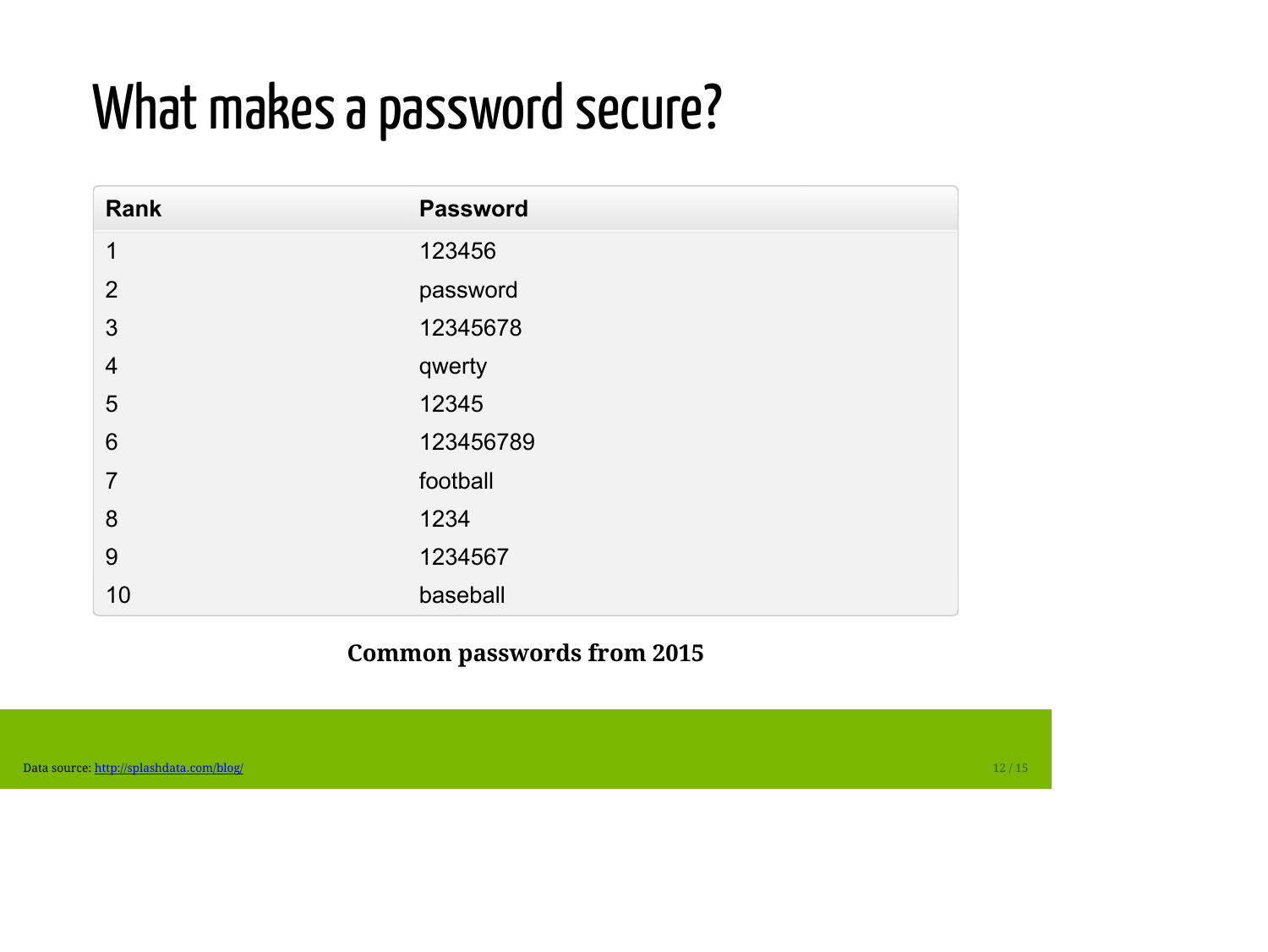#### What makes a password secure?



13 / 15

Image source:<https://xkcd.com/936/>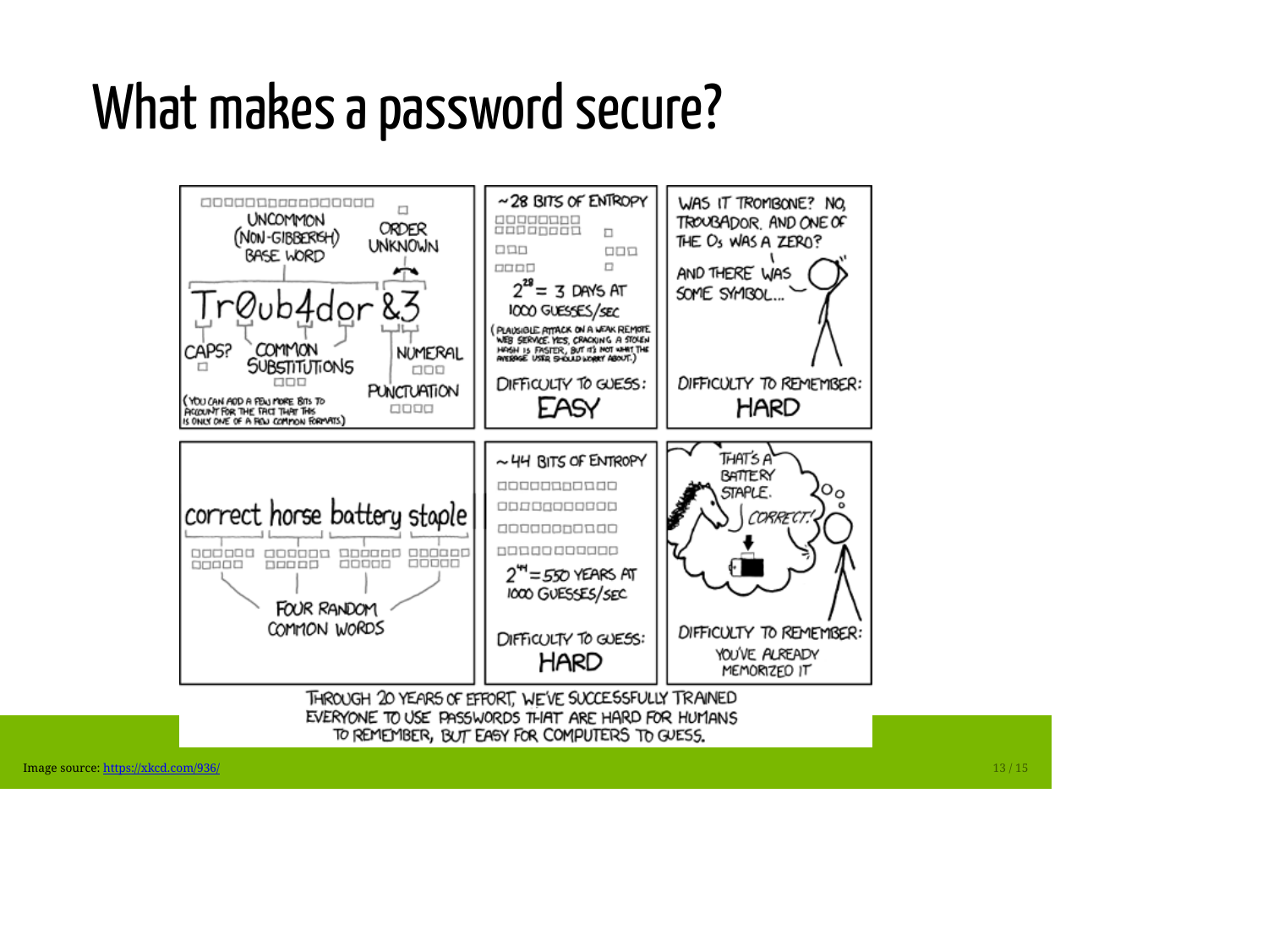## Backups

What would happen if:

- the hard drive storing your data stopped working?
- your computer room flooded, destroying all your data?
- the storage provider you were using went out of business?

#### Solution

Keep regular *offsite* backups

Ensure they are secure too